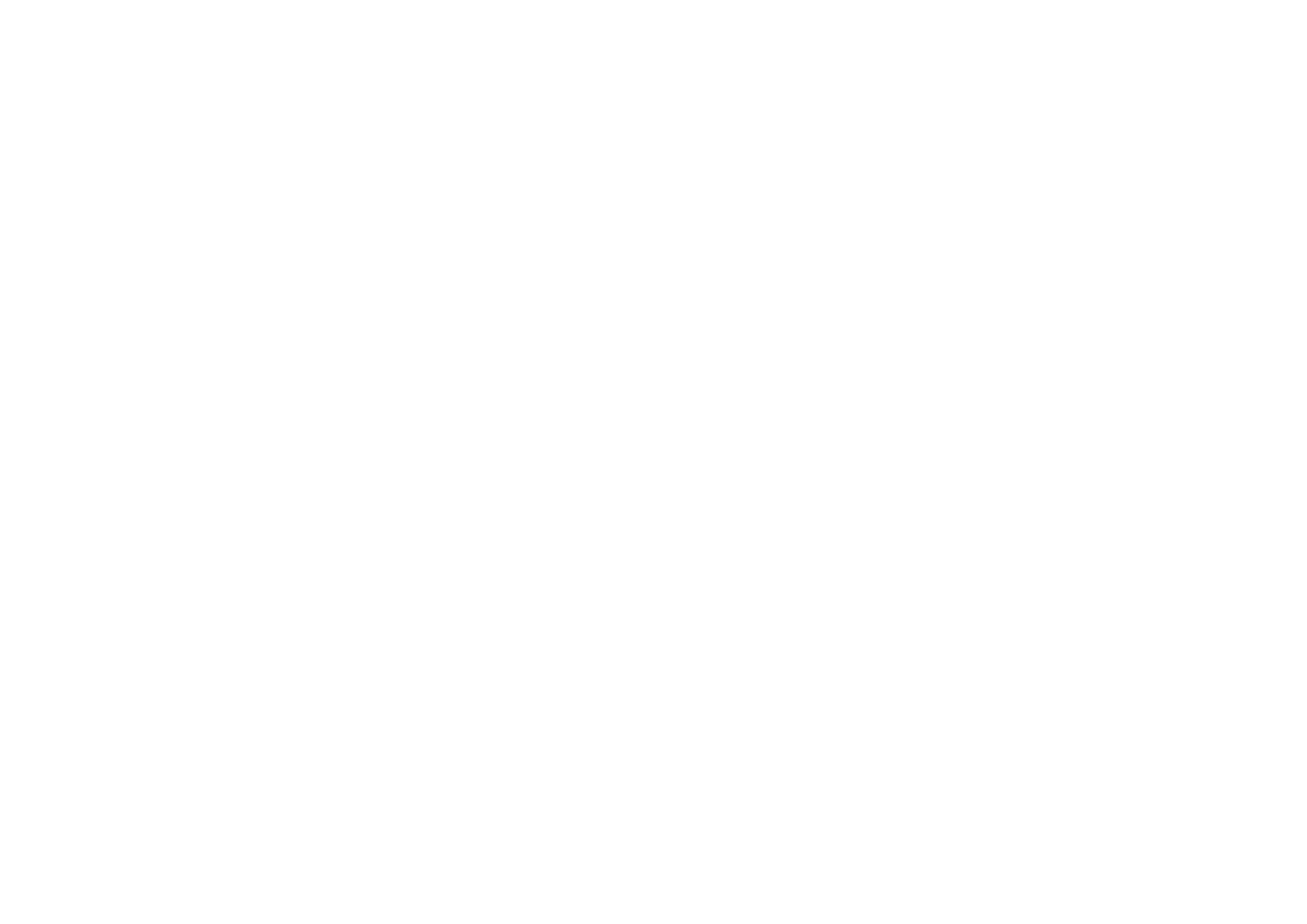### **RZEŹNIK ENIGMA 2018, OPEN c.d.**

| M-ce | Nazwisko i imie                            | Nr           | <b>Klub</b>                 | M-scowość                   | Kraj       | Kat. | M. kat         | K/M  | <b>Netto</b>                           | <b>Brutto</b> | min/km | km/h |
|------|--------------------------------------------|--------------|-----------------------------|-----------------------------|------------|------|----------------|------|----------------------------------------|---------------|--------|------|
|      | 47 PODLASZEWSKI JACEK                      | 3091 SPC     |                             | <b>TORUŃ</b>                | POL        | M40  | 14             | M 40 | 05:28:23.45                            | 05:28:23.45   | 10:56  | 5.5  |
|      | 48 ZABURKO MATEUSZ                         | 3099         |                             | TOMASZÓW LUBELSKI           | POL        | M30  | 19             | M 41 | 05:28:33.05                            | 05:28:33.05   | 10:57  | 5.5  |
|      | 49 MAJEWSKI WOJCIECH                       |              | 3140 GOLONKA HULS           | <b>GABIN</b>                | POL        | M20  | 9              | M 42 | 05:28:56.10                            | 05:28:56.10   | 10:57  | 5.5  |
|      | 50 LEDWOLORZ ANNA                          |              | 3215 KS KANAŁEK             | WARSZAWA                    | POL        | K30  | $\overline{4}$ | K8   | 05:30:18.00                            | 05:30:18.00   | 11:00  | 5.4  |
|      | 51 RYGIEL RYSZARD                          | 3045         |                             | <b>KRAKÓW</b>               | POL        | M40  | 15             | M 43 | 05:30:36.10 05:30:36.10                |               | 11:01  | 5.4  |
|      | 52 BIELEC KAROL                            | 3166         | ROZBIEGAMY NOWY DWÓR        | NOWY DWÓR MAZOWIECKI        | POL        | M30  | 20             | M 44 | 05:31:17.35                            | 05:31:17.35   | 11:02  | 5.4  |
|      | 53 KIEŁBASA SYLWIA                         | 3150         |                             | LUBLIN                      | POL        | K30  | 5              | K 9  | 05:32:44.55                            | 05:32:44.55   | 11:05  | 5.4  |
|      | 54 BUCZYŃSKI JAN                           | 3149         |                             | ŁECZNA                      | POL        | M30  | 21             | M 45 | 05:32:45.10 05:32:45.10                |               | 11:05  | 5.4  |
|      | 55 ZARUDZKI ŁUKASZ                         |              | 3021 NOTHING TO FEAR        | <b>GLIWICE</b>              | POL        | M40  | 16             | M 46 | 05:33:26.55 05:33:26.55                |               | 11:06  | 5.4  |
|      | 56 CHOROŚ MICHAŁ                           |              | 3011 HU RACE TEAM           | <b>WARKA</b>                | POL        | M20  | 10             | M 47 | 05:33:54.65 05:33:54.65                |               | 11:07  | 5.4  |
|      | 57 SOSZKA PRZEMYSŁAW                       | 3183         |                             | MIETNE                      | POL        | M30  | 22             | M 48 | 05:33:55.40                            | 05:33:55.40   | 11:07  | 5.4  |
|      | 58 WOJCIECHOWSKI KRZYSZTOF                 | 3072         |                             | ŁAŃCUT                      | POL        | M40  | 17             | M 49 | 05:34:39.75 05:34:39.75                |               | 11:09  | 5.4  |
|      |                                            |              |                             |                             |            | M40  | 18             | M 50 |                                        | 05:34:49.90   | 11:09  | 5.4  |
| 59   | <b>GARNYS RADEK</b><br>60 PODOLAK ZBIGNIEW | 3069<br>3147 |                             | DĄBRÓWKA WIELKA<br>PRZEMYŚL | POL<br>POL | M50  | $\mathbf{1}$   | M 51 | 05:34:49.90<br>05:35:12.25 05:35:12.25 |               | 11:10  | 5.4  |
|      |                                            |              |                             |                             |            |      |                |      |                                        |               |        |      |
|      | 61 JEZIOREK ADAM                           | 3208         |                             | PRUSZKÓW                    | POL        | M50  | $\overline{2}$ | M 52 | 05:35:18.60                            | 05:35:18.60   | 11:10  | 5.4  |
|      | 62 KULCZYŃSKI MICHAŁ                       | 3101         |                             | <b>GDYNIA</b>               | POL        | M40  | 19             | M 53 | 05:35:47.70                            | 05:35:47.70   | 11:11  | 5.4  |
|      | 63 WŁODARCZYK TERESA                       | 3062 SPC     |                             | <b>TORUN</b>                | POL        | K50  | 1              | K 10 | 05:36:09.65                            | 05:36:09.65   | 11:12  | 5.4  |
|      | 64 BAK ANDRZEJ                             | 3068         | <b>SPC</b>                  | <b>LUBICZ</b>               | POL        | M40  | 20             | M 54 | 05:36:09.85 05:36:09.85                |               | 11:12  | 5.4  |
|      | 65 GONTARZ ALEKSANDRA                      | 3121         |                             | <b>BIŁGORA</b>              | POL        | K30  | 6              | K 11 | 05:36:24.10 05:36:24.10                |               | 11:12  | 5.4  |
|      | 66 SŁOTWINSKI ADAM                         | 3110         |                             | <b>EŁK</b>                  | POL        | M30  | 23             | M 55 | 05:36:30.25 05:36:30.25                |               | 11:13  | 5.3  |
| 67   | <b>BABICZ KAROL</b>                        | 3126         | <b>HUSARIA RACE TEAM</b>    | LUBLIN                      | POL        | M20  | 11             | M 56 | 05:36:33.55 05:36:33.55                |               | 11:13  | 5.3  |
| 68   | KOSIŃSKI JAKUB                             | 3067         | HUSARIA RACE TEAM           | <b>NASIELSK</b>             | POL        | M20  | 12             | M 57 | 05:36:39.75 05:36:39.75                |               | 11:13  | 5.3  |
|      | 69 HARSCHE PAWEL                           | 3070         |                             | STUPOSIANY                  | POL        | M30  | 24             | M 58 | 05:36:51.05 05:36:51.05                |               | 11:13  | 5.3  |
|      | 70 MARCULA EMIL                            | 3026         | HUSARIA RACE TEAM           | <b>STARACHOWICE</b>         | POL        | M20  | 13             | M 59 | 05:36:58.90                            | 05:36:58.90   | 11:13  | 5.3  |
|      | 71 STACHYRA ANDRZEJ                        | 3176 LSB     |                             | LUBLIN                      | POL        | M50  | 3              | M 60 | 05:37:04.40                            | 05:37:04.40   | 11:14  | 5.3  |
|      | 72 HAJTEK JAKUB                            | 3196         | <b>NAUKA BIEGA</b>          | CHEŁMIEC                    | POL        | M30  | 25             | M 61 | 05:37:11.35 05:37:11.35                |               | 11:14  | 5.3  |
| 73   | DARMOCHWAŁ LESZEK                          | 3236         | <b>DZIKIE BOBRY</b>         | POZNAŃ                      | POL        | M40  | 21             | M 62 | 05:37:12.95 05:37:12.95                |               | 11:14  | 5.3  |
|      | 74 KOMAŃSKI RAFAŁ                          |              | 3193 DRUŻYNA SZPIKU         | ZARSZYN                     | POL        | M40  | 22             | M 63 | 05:37:22.65 05:37:22.65                |               | 11:14  | 5.3  |
|      | 75 KASEJA KACPER                           | 3194         |                             | <b>JABŁONKA</b>             | POL        | M20  | 14             | M 64 | 05:37:24.50                            | 05:37:24.50   | 11:14  | 5.3  |
|      | 76 ZAREMBA MAREK                           | 3242         |                             |                             |            | M50  | $\overline{4}$ | M 65 | 05:39:08.60 05:39:08.60                |               | 11:18  | 5.3  |
| 77   | KUPCZAK GRZEGORZ                           | 3241         |                             |                             |            | M20  | 15             | M 66 | 05:39:08.60                            | 05:39:08.60   | 11:18  | 5.3  |
| 78   | SENCZENKO WALDEMAR                         | 3060         | <b>NOTHING TO FEAR</b>      | <b>BYTOM</b>                | POL        | M30  | 26             | M 67 | 05:39:23.15   05:39:23.15              |               | 11:18  | 5.3  |
|      | 79 BANASZEK DOMININKA                      | 3227         | <b>BIEGUSIEM.PL</b>         | WARSZAWA                    | POL        | K30  | $\overline{7}$ | K 12 | 05:39:25.90 05:39:25.90                |               | 11:18  | 5.3  |
|      | 80 RADKOWSKI DARIUSZ                       | 3179         | ZMUSILI MNIE TO BIEGAM      | <b>BYDGOSZCZ</b>            | POL        | M40  | 23             | M 68 | 05:39:28.80 05:39:28.80                |               | 11:18  | 5.3  |
|      |                                            |              |                             |                             |            |      |                |      |                                        |               |        |      |
|      | 81 JADWIŃSKI WOJCIECH                      | 3108         | <b>REEBOK RUN CLUB</b>      |                             | POL        | M30  | 27             | M 69 | 05:41:23.70                            | 05:41:23.70   | 11:22  | 5.3  |
|      | 82 ORZECHOWSKI WITOLD                      | 3249         |                             |                             |            | M40  | 24             | M 70 | 05:41:37.55 05:41:37.55                |               | 11:23  | 5.3  |
|      | 83 BIS RAFAŁ                               | 3123         |                             | <b>KLUCZE</b>               | POL        | M50  | 5              | M 71 | 05:41:39.85 05:41:39.85                |               | 11:23  | 5.3  |
| 84   | WIDOMSKA MACIEJEWSKA JOANNA                | 3239         |                             |                             |            | K30  | 8              | K13  | 05:44:01.70                            | 05:44:01.70   | 11:28  | 5.2  |
|      | 85 SOKULSKI MARCIN                         | 3020         | KASZANKI                    | WARSZAWA                    | POL        | M30  | 28             | M 72 | 05:44:01.85 05:44:01.85                |               | 11:28  | 5.2  |
|      | 86 BAKA PRZEMYSŁAW                         | 3073         | <b>GTS TRADYCIA</b>         | <b>GRODZISK MAZOWIECKI</b>  | POL        | M20  | 16             | M 73 | 05:46:50.75 05:46:50.75                |               | 11:33  | 5.2  |
| 87   | <b>BAKA MATEUSZ</b>                        |              | 3010 GTS TRADYCIA           | <b>GRODZISK MAZOWIECK</b>   | POL        | M20  | 17             | M 74 | 05:46:51.35  05:46:51.35               |               | 11:33  | 5.2  |
| 88   | <b>STANEK KRZYSZTOF</b>                    | 3132         | LD RUNNER                   | <b>BUKOWNO</b>              | POL        | M50  | 6              | M 75 | 05:47:36.90                            | 05:47:36.90   | 11:35  | 5.2  |
|      | 89 STAROWICZ KAZIMIERZ                     | 3130         |                             | SUCHA BESKIDZKA             | POL        | M20  | 18             | M 76 | 05:47:47.95 05:47:47.95                |               | 11:35  | 5.2  |
|      | 90 OZIEBAŁA WIKTOR                         | 3025         |                             | PANKI                       | POL        | M20  | 19             | M 77 | 05:47:49.05 05:47:49.05                |               | 11:35  | 5.2  |
|      | 91 KAMINSKI PAWEŁ                          | 3136         |                             | MUROWANIEC                  | POL        | M40  | 25             | M 78 | 05:49:04.10                            | 05:49:04.10   | 11:38  | 5.2  |
|      | 92 NALEPA MACIEJ                           | 3174         |                             | <b>NOWY SACZ</b>            | POL        | M30  | 29             | M 79 | 05:49:10.25                            | 05:49:10.25   | 11:38  | 5.2  |
|      | 93 STACHYRA BARTŁOMIEJ                     | 3177         |                             | LUBLIN                      | POL        | M20  | 20             | M 80 | 05:49:30.50                            | 05:49:30.50   | 11:39  | 5.2  |
|      | 94 ZIELIŃSKI TOMASZ                        | 3032         | <b>TETRYCY SCHRODINGERA</b> | <b>KARLIN</b>               | POL        | M40  | 26             | M 81 | 05:49:49.65 05:49:49.65                |               | 11:39  | 5.1  |
| 95   | <b>BRZYSKI GRZEGORZ</b>                    | 3146         |                             | <b>GDANSK</b>               | POL        | M30  | 30             | M 82 | 05:50:00.15                            | 05:50:00.15   | 11:40  | 5.1  |
|      | 96 ZIENKIEWICZ AGATA                       | 3095         | PIASECZNO RUNNING           | WARSZAWA                    | POL        | K30  | 9              | K 14 | 05:50:30.05   05:50:30.05              |               | 11:41  | 5.1  |
|      | 97 MAKA KATARZYNA                          | 3165         |                             | LASKOWA                     | POL        | K30  | 10             | K 15 | 05:51:22.30 05:51:22.30                |               | 11:42  | 5.1  |
|      | 98 KRAWIEC CEZARY                          | 3164         |                             | <b>BARKOWICE</b>            | POL        | M30  | 31             | M 83 | 05:51:22.35 05:51:22.35                |               | 11:42  | 5.1  |
| 99   | NAZIMEK LILIANNA                           |              | 3111 SUO TEMPORE            | <b>NOWY SACZ</b>            | POL        | K40  | 3              | K 16 | 05:51:34.25                            | 05:51:34.25   | 11:43  | 5.1  |
|      | 100 KOWALEWSKA IZABELA                     | 3100         | PIASECZNO RUNNING           | PIASECZNO                   | POL        | K30  | 11             | K 17 | 05:51:57.45 05:51:57.45                |               | 11:43  | 5.1  |
|      | 101 AMBICKI MIŁOSZ                         | 3127         | <b>WKURW TEAM</b>           | RZESZÓW                     | POL        | M30  | 32             | M 84 | 05:52:29.65 05:52:29.65                |               | 11:44  | 5.1  |
| 102  | RÓŻYCKA AGNIESZKA                          |              | 3039 NAUKA BIEGA            | <b>KRAKÓW</b>               | POL        | K40  | $\overline{4}$ | K18  | 05:54:33.80 05:54:33.80                |               | 11:49  | 5.1  |
|      | 103 PIEKARSKA-NAJBART ALICJA               |              | 3056 NAUKA BIEGA            | <b>KRAKÓW</b>               | POL        | K40  | 5              | K 19 | 05:54:41.75  05:54:41.75               |               | 11:49  | 5.1  |
|      |                                            |              |                             |                             |            |      |                |      |                                        |               |        |      |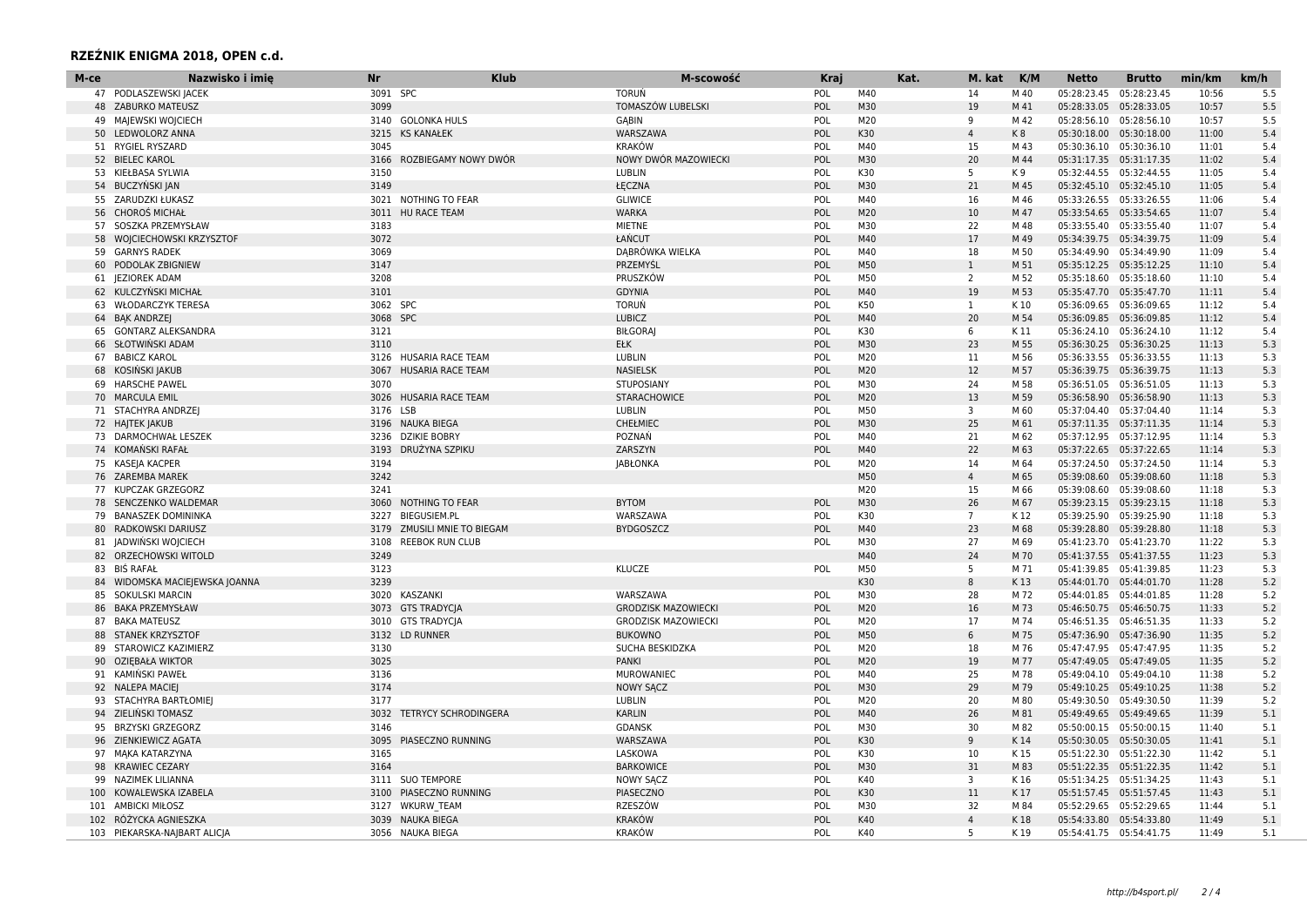### **RZEŹNIK ENIGMA 2018, OPEN c.d.**

| M-ce | Nazwisko i imie                        | <b>Nr</b>    | <b>Klub</b>                            | M-scowość                | <b>Kraj</b> |            | Kat.           | M. kat          | K/M          | <b>Netto</b>                                       | <b>Brutto</b> | min/km         | km/h       |
|------|----------------------------------------|--------------|----------------------------------------|--------------------------|-------------|------------|----------------|-----------------|--------------|----------------------------------------------------|---------------|----------------|------------|
|      | 104 KAŁKA MARCIN                       | 3163         |                                        | RAWICZ                   | POL         | M30        |                | 33              | M 85         | 05:56:03.40                                        | 05:56:03.40   | 11:52          | 5.1        |
|      | 105 KOWALIK ANDRZEJ                    | 3107         | BEZPIECZNY.PL/BIEG OPOLSKI             | OPOLE                    | POL         | M30        |                | 34              | M 86         | 05:56:31.50 05:56:31.50                            |               | 11:53          | 5          |
|      | 106 KRAJCZYŃSKI JAKUB                  | 3204         | PKO BANK POLSKI                        | ŁOMIANKI                 | POL         | M40        |                | 27              | M 87         | 05:56:37.80                                        | 05:56:37.80   | 11:53          | 5          |
|      | 107 PAWLAK BARTOSZ                     | 3202         |                                        | <b>JABŁONNA</b>          | POL         | M40        |                | 28              | M 88         | 05:56:37.80 05:56:37.80                            |               | 11:53          | 5          |
|      | 108 JAMBOR MICHAŁ                      |              | 3201 BRACTWO BIEGOWE BGK               | WARSZAWA                 | POL         | M30        |                | 35              | M 89         | 05:56:38.70 05:56:38.70                            |               | 11:53          | 5          |
|      | 109 SKOPEK AGATA                       | 3028         | HUSARIA RACE TEAM                      | PODKOWA LEŚNA            | POL         | K20        |                | $\overline{3}$  | K 20         | 05:56:45.70 05:56:45.70                            |               | 11:53          |            |
|      | 110 BAJDAK ŁUKASZ                      | 3247         |                                        |                          |             | M30        |                | 36              | M 90         | 05:56:58.85 05:56:58.85                            |               | 11:53          | 5          |
|      | 111 MULARZ DOROTA                      | 3230         |                                        | DĄBROWA GÓRNICZA         | POL         | K30        |                | 12              | K 21         | 05:59:57.75 05:59:57.75                            |               | 11:59          | 5          |
|      | 112 KWAŚNIEWSKI ŁUKASZ                 | 3134         |                                        | <b>ROSNOWO</b>           | POL         | M30        |                | 37              | M 91         | 06:00:40.05 06:00:40.05                            |               | 12:01          | 5          |
|      | 113 ŁOŚ MAŁGORZATA                     | 3133         | <b>BIGYELLOWFOOT ADVENTURE TEAM</b>    | MAREZA                   | POL         | K30        |                | 13              | K 22         | 06:00:40.25                                        | 06:00:40.25   | 12:01          |            |
|      | 114 DRABIK JACEK                       | 3081         |                                        | <b>KRAKÓW</b>            | POL         | M50        |                | $7^{\circ}$     | M 92         | 06:00:45.35 06:00:45.35                            |               | 12:01          | 5          |
|      | 115 GÓRECKA MILENA                     | 3205         | WRONIECKI KLUB BIEGACZA                | <b>WRONKI</b>            | POL         | K30        |                | 14              | K 23         | 06:02:02.50 06:02:02.50                            |               | 12:04          | 5          |
|      | 116 SZULC KLAUDIA                      | 3004         | <b>HUSARIA RACE TEAM</b>               | <b>ZŁOTOKŁOS</b>         | POL         | K20        |                | $\overline{4}$  | K 24         | 06:02:12.15 06:02:12.15                            |               | 12:04          | 5          |
|      | 117 BAK PIOTR                          | 3018         | <b>HUSARIA RACE TEAM</b>               | KONSTANCIN-JEZIORNA      | POL         | M30        |                | 38              | M 93         | 06:02:17.15  06:02:17.15                           |               | 12:04          | 5          |
|      | 118 SZYMAŃSKI MICHAŁ                   | 3098         |                                        | RZESZÓW                  | POL         | M30        |                | 39              | M 94         | 06:02:32.25 06:02:32.25                            |               | 12:05          | 5          |
|      | 119 KEPKA WALDEMAR                     | 3115         |                                        | <b>SANTOCKO</b>          | POL         | M60        |                | 1               | M 95         | 06:03:18.10 06:03:18.10                            |               | 12:06          | 5          |
|      | 120 TRAWKA DAMIAN                      | 3051         |                                        | RZESZÓW                  | POL         | M30        |                | 40              | M 96         | 06:03:20.35 06:03:20.35                            |               | 12:06          | 5          |
|      | 121 JUSZCZAK MATEUSZ                   | 3137         |                                        | ŁOMAZY                   | POL         | M20        |                | 21              | M 97         | 06:03:49.40 06:03:49.40                            |               | 12:07          | 4.9        |
|      | 122 BRYŁA KRZYSZTOF                    | 3024         | DRUŻYNA SZPIKU / BIEGNIJMY.PL KOSZALIN | <b>KOSZALIN</b>          | POL         | M40        |                | 29              | M 98         | 06:03:55.50 06:03:55.50                            |               | 12:07          | 4.9        |
|      | 123 KACPRZYK EWA                       | 3124         |                                        | <b>WARSZAWA</b>          | POL         | K30        |                | 15              | K 25         | 06:06:10.60 06:06:10.60                            |               | 12:12          | 4.9        |
|      | 124 DUCHNA TOMASZ                      | 3182         |                                        | <b>GARWOLIN</b>          | POL         | M30        |                | 41              | M 99         | 06:06:53.70 06:06:53.70                            |               | 12:13          | 4.9        |
|      | 125 SUKIENNICZAK TOMASZ                | 3228         |                                        | <b>ŚLESIN</b>            | POL         | M30        |                | 42              | M 100        | 06:07:11.30 06:07:11.30                            |               | 12:14          | 4.9        |
|      | 126 KURZYDŁO MICHAŁ                    | 3190         |                                        | NOZDRZEC                 | POL         | M20        |                | 22              | M 101        | 06:11:34.25 06:11:34.25                            |               | 12:23          | 4.8        |
|      | 127 KOWALCZYK ŁUKASZ                   | 3246         |                                        |                          |             | M30        |                | 43              | M 102        | 06:14:14.70 06:14:14.70                            |               | 12:28          | 4.8        |
|      | 128 SKURSKA MONIKA                     | 3048         |                                        | RASZYN                   | POL         | K40        |                | 6               | K 26         | 06:14:15.55 06:14:15.55                            |               | 12:28          | 4.8        |
|      | 129 DRONKA DOMINIK                     | 3077         |                                        | RZESZÓW                  | POL         | M30        |                | 44              | M 103        | 06:14:38.95 06:14:38.95                            |               | 12:29          | 4.8        |
|      | 130 COFALSKI JAKUB                     | 3185         |                                        | WARSZAWA                 | POL         | M30        |                | 45              | M 104        | 06:21:43.35 06:21:43.35                            |               | 12:43          | 4.7        |
|      | 131 KOŁODZIEJ MIROSŁAW                 | 3029         |                                        | <b>KRAKÓW</b>            | POL         | M20        |                | 23              | M 105        | 06:26:20.95 06:26:20.95                            |               | 12:52          | 4.7        |
|      | 132 BLACHA AGATA                       | 3120         |                                        | <b>BIŁGORAJ</b>          | POL         | K30        |                | 16              | K 27         | 06:26:21.55 06:26:21.55                            |               | 12:52          | 4.7        |
|      | 133 DOBRZYŃSKA MAŁGORZATA              | 3064 SPC     |                                        | <b>TORUŃ</b>             | POL         | K50        |                | $\overline{2}$  | K 28         | 06:27:02.70 06:27:02.70                            |               | 12:54          | 4.7        |
|      | 134 KRUCZYK DAMIAN                     | 3199         | <b>BDK</b>                             | PASYM                    | POL         | M20        |                | 24              | M 106        | 06:27:28.90 06:27:28.90                            |               | 12:54          | 4.6        |
|      | 135 SADOWIŃSKA ADRIANA                 | 3033         | NOWA HUTA TEAM/ WKURW TEAM             | <b>KRAKÓW</b>            | POL         | K40        |                | $7\overline{ }$ | K 29         | 06:28:08.75 06:28:08.75                            |               | 12:56          | 4.6        |
|      | 136 WINICKA DARIA                      | 3152         |                                        | <b>TOSZEK</b>            | POL         | K30        |                | 17              | K 30         | 06:29:05.10 06:29:05.10                            |               | 12:58          | 4.6        |
|      | 137 WĄSOWSKA JAGODA                    | 3210         | <b>KS PEGAZ PIASECZNO</b>              | PIASECZNO                | POL         | K50        | $\overline{3}$ |                 | K 31         | 06:29:56.00 06:29:56.00                            |               | 12:59          | 4.6        |
|      | 138 PIOTROWSKI MAREK                   | 3038         | MORSOWNICY Z LEGNICY                   | <b>LEGNICA</b>           | POL         | M50        |                | 8               | M 107        | 06:30:24.55 06:30:24.55                            |               | 13:00          | 4.6        |
|      | 139 KISZKIS ELŻBIETA                   | 3023         | <b>HUSARIA RACE TEAM</b>               | WARSZAWA                 | POL         | K40        |                | 8               | K 32         | 06:30:31.35 06:30:31.35                            |               | 13:01          | 4.6        |
|      | 140   ASEK-BORS PAULINA                | 3044         | HUSARIA RACE TEAM                      | WARSZAWA                 | POL         | K30        |                | 18              | K 33         | 06:30:31.45 06:30:31.45                            |               | 13:01          | 4.6        |
|      | 141 WSZOŁEK MAGDALENA                  | 3075         |                                        |                          |             | K30        |                | 19              | K 34         | 06:31:14.45   06:31:14.45                          |               | 13:02          | 4.6        |
| 142  | PASZKOWSKA BARBARA                     | 3223         | SKLEP ROWEROWY GÓRA ROWERSKA           | SUWAŁKI                  | POL         | K30        |                | 20              | K 35         | 06:31:46.40                                        | 06:31:46.40   | 13:03          | 4.6        |
|      | 143 STASIUK NATALIA                    | 3050         | <b>HUSARIA RACE TEAM</b>               | WARSZAWA                 | POL         | K30        |                | 21              | K 36         | 06:32:07.95 06:32:07.95                            |               | 13:04          | 4.6        |
|      | 144 STASIUK ARKADIUSZ                  | 3049         | <b>HUSARIA RACE TEAM</b>               | WARSZAWA                 | POL         | M30        |                | 46              | M 108        | 06:32:08.10 06:32:08.10                            |               | 13:04          | 4.6        |
|      | 145 BŁASIŃSKA ŻANETA                   | 3063 SPC     |                                        | <b>CIECHOCINEK</b>       | POL         | K40        |                | 9               | K 37         | 06:34:58.65 06:34:58.65                            |               | 13:09          | 4.6        |
|      | 146 FREJ MARCIN                        | 3102         | ZABIEGANI.TV                           | WARSZAWA                 | POL         | M30        |                | 47              | M 109        | 06:35:15.20 06:35:15.20                            |               | 13:10          | 4.6        |
|      | 147 GASIOREK KAMILA                    | 3103         |                                        | WARSZAWA                 | POL         | K20        |                | 5               | K 38         | 06:35:15.30 06:35:15.30                            |               | 13:10          | 4.6        |
|      | 148 HERMAN PAWEŁ                       | 3076         |                                        | MRZEŻYNO                 | POL         | M40        |                | 30              | M 110        | 06:35:20.40 06:35:20.40                            |               | 13:10          | 4.6        |
|      | 149 BIENIAS KRZYSZTOF                  | 3214         |                                        | <b>GARBATKA</b>          | POL         | M20        |                | 25              | M 111        | 06:36:02.45 06:36:02.45                            |               | 13:12          | 4.5        |
|      | 150 BIENIAS TOMASZ                     | 3213         |                                        | <b>GARBATKA LETNISKO</b> | POL         | M20        |                | 26              | M 112        | 06:36:02.50 06:36:02.50                            |               | 13:12          | 4.5        |
|      | 151 DOMINIAK-BAK IZABELA               | 3074<br>3206 |                                        | JÓZEFOSŁAW               | POL         | K30        |                | 22              | K 39         | 06:38:20.30 06:38:20.30                            |               | 13:16          | 4.5        |
|      | 152 GÓRECKA ALDONA                     |              |                                        | <b>WRONKI</b><br>POZNAŃ  | POL         | K30        |                | 23              | K 40         | 06:39:07.30 06:39:07.30                            |               | 13:18          | 4.5        |
|      | 153 BURZYŃSKI KLAUDIUSZ                | 3105         |                                        |                          | POL         | M30        |                | 48              | M 113        | 06:41:14.75                                        | 06:41:14.75   | 13:22          | 4.5        |
|      | 154 SZCZYPEK OLA<br>155 MOCZADKO MARIA | 3244         | 3181 SMT SZCZECIN                      | <b>SZCZECIN</b>          | POL         | K30<br>K40 |                | 24<br>10        | K 41<br>K 42 | 06:41:34.55 06:41:34.55<br>06:42:05.40 06:42:05.40 |               | 13:23<br>13:24 | 4.5<br>4.5 |
|      | 156 BEŁKOT DARIUSZ                     | 3167         |                                        | <b>MIKOLOW</b>           | POL         | M50        |                | 9               | M 114        | 06:42:05.90 06:42:05.90                            |               | 13:24          | 4.5        |
| 157  | ZARUDZKI PAWEŁ                         | 3022         | <b>NOTHING TO FEAR</b>                 | <b>GLIWICE</b>           | POL         | M30        |                | 49              | M 115        | 06:44:00.95 06:44:00.95                            |               | 13:28          | 4.5        |
|      | 158 JEDRZEJCZYK ARKADIUSZ              |              | 3162 HUSARIA RACE TEAM                 | TOMASZÓW MAZOWIECKI      | POL         | M30        |                | 50              | M 116        | 06:45:54.50 06:45:54.50                            |               | 13:31          | 4.4        |
|      | 159 MEZYK MARZENA                      |              | 3161 HUSARIA RACE TEAM                 | PIASTÓW                  | POL         | K30        |                | 25              | K43          | 06:46:02.20 06:46:02.20                            |               | 13:32          | 4.4        |
|      | 160 MAZURKIEWICZ BARTŁOMIEJ            |              | 3116 ZAPOROWY MARATON TEAM             | SANOK                    | POL         | M20        |                | 27              | M 117        | 06:46:24.05 06:46:24.05                            |               | 13:32          | 4.4        |
|      |                                        |              |                                        |                          |             |            |                |                 |              |                                                    |               |                |            |